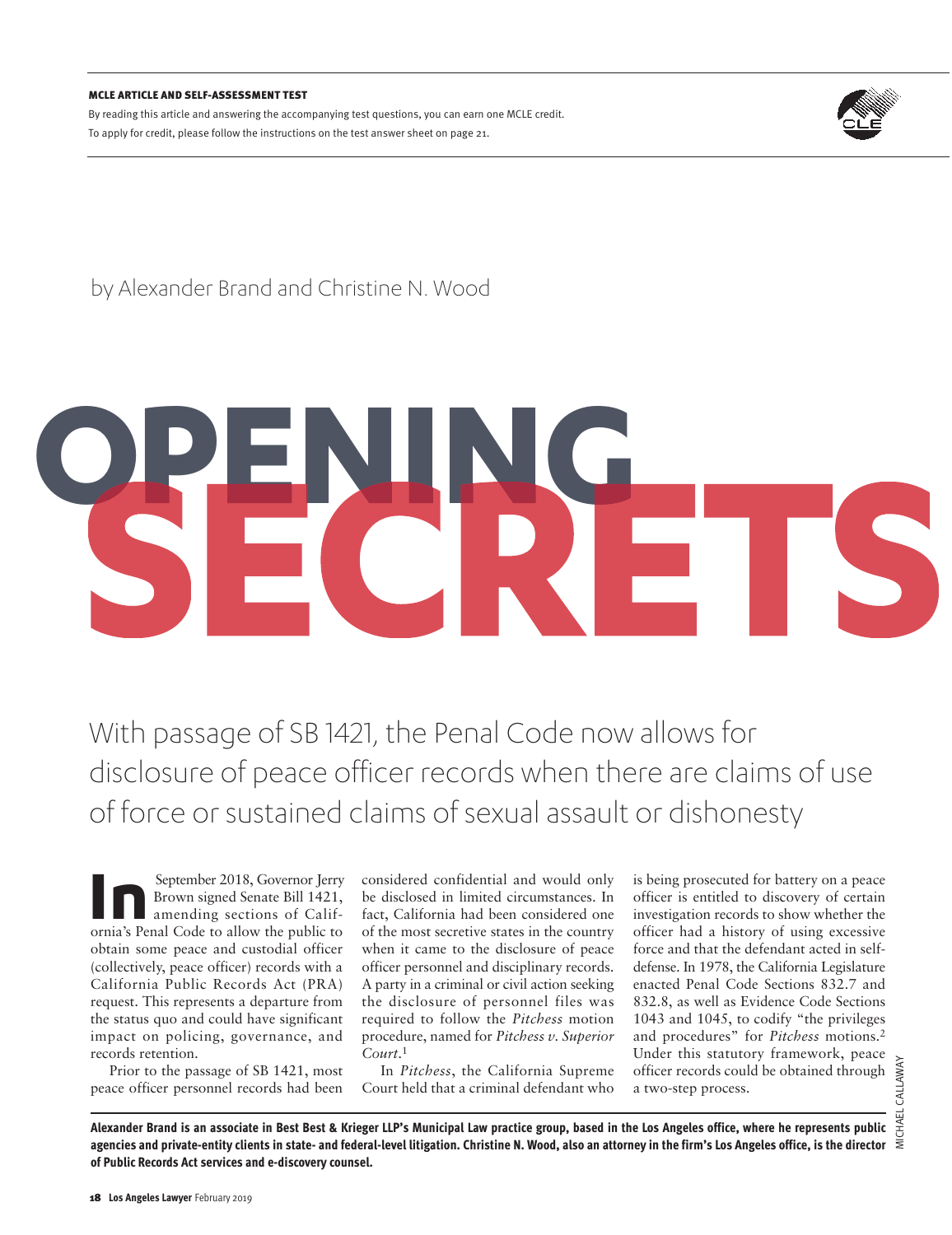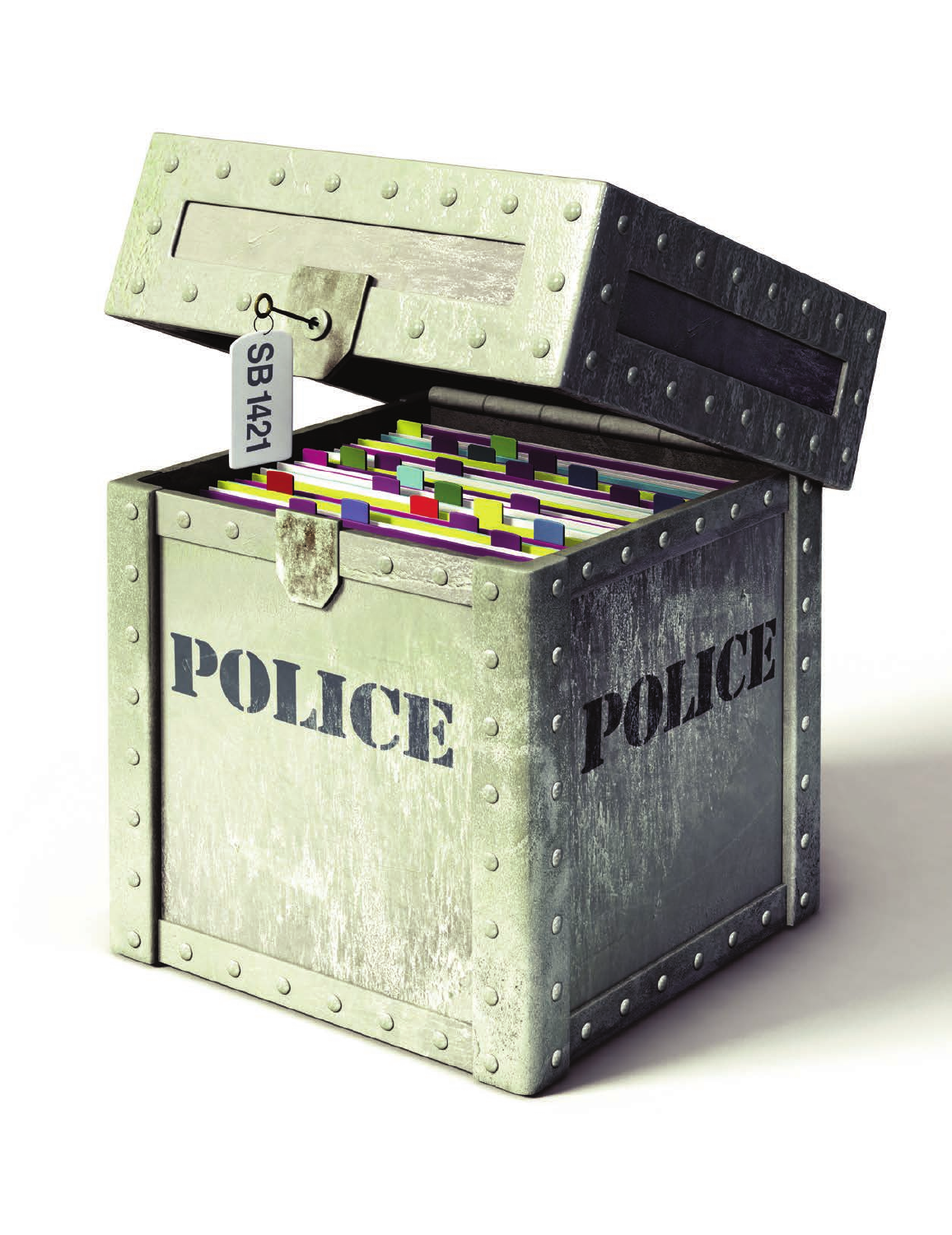In the first step, the requester must petition the court, showing good cause for release of the records or information sought and materiality to the subject matter of the pending litigation. Good cause must be presented in the form of an affidavit, in which the affiant must allege officer misconduct by providing a specific factual scenario establishing a plausible factual foundation for materiality.3

The second step commences if a judge believes the threshold issues of good cause and materiality are met. If so, a judge will hold an in camera hearing to review the pertinent documents and determine what information, if any, will be disclosed based on the statutorily defined standards of relevance defined in Evidence Code Section 915.4

If a judge determines that records shall be disclosed, the judge will release the records under a protective order that limits how the records may be used and attempt to balance the requester's need for disclosure and the officer's right to privacy.<sup>5</sup> For example, the judge may issue a protective order that protects the officer or agency from unnecessary annoyance, embarrassment, or oppression.<sup>6</sup>

Beginning January 1, 2019, with passage of SB 1421, peace officer personnel records are disclosable in response to a PRA request if the records relate to use of force, sustained claims of officer sexual assault, or sustained claims of officer dishonesty. No underlying lawsuit is needed nor will a *Pitchess* motion or in camera review be required.

### **Public Records Act**

Adopted in 1968, the PRA is one of California's two sunshine laws enacted to hold public agencies accountable by allowing the public to inspect and copy records in the agency's care. This includes police agencies.

The PRA states that "access to information concerning the conduct of the people's business is a fundamental and necessary right of every person in this state."7 After all, the purpose of the PRA was to create maximum disclosure of the government's conduct.8 The California Legislature decided that the disclosure of records was necessary to help keep government accountable to the people,<sup>9</sup> and the right was later enshrined in the state constitution.10 The people's right to disclosure under the PRA is broad and, when the government resists disclosure and is challenged, the courts err on the side of disclosure of records to the public.11

Inherent in the PRA is the tension between the public's right to access records and the privacy rights recognized by the statute. Recognizing the tension between the two sets of rights, the legislature inserted a number of exemptions in the act, including the personnel records exemption.12 Some of the other exemptions within this section of the Government Code include the medical records exemption,13 the pending litigation exemption, $14$  the tax payer information exemption,<sup>15</sup> the voter information exemption,<sup>16</sup> the library record exemption,<sup>17</sup> and the public employee personal information exemption.18

Finally, the PRA provides for a "catchall exemption" that can be invoked if no other exemption applies, but the agency must demonstrate that the public interest served by not making the record public clearly outweighs the public interest served by disclosure of the record.19 This is a high showing for the agency, but courts will sustain this exemption if there is a clear cause to protect confidentiality.20

### **Reverse PRA Action**

Another tool that protects privacy rights is the reverse PRA action, a legal action allowing a party to seek judicial restraint of the disclosure of a public record by a public agency.21 Admittedly, reverse-PRA actions do not arise from the PRA itself; these suits are a creature of judicial lawmaking. In essence, a private party must be notified of the public agency's decision to disclose the records in question and permitted an opportunity to seek judicial review. However, agencies must be careful because the "purposeful delay" in disclosure even for this reason could violate the agency's disclosure obligations under the PRA.22

Overall, the right to privacy is balanced against the public's right to know and will carry different weight based on two factors: whether the information in the agency's possession was voluntarily or involuntarily collected from the person holding the privacy interest. "If personal or intimate information is extracted from a person (e.g., a government employee or appointee, or an applicant for government employment/ appointments a precondition for the employment or appointment), a privacy interest in such information is likely to be recognized."23

Information, for example, collected by the government for purposes of issuing a license is not disclosable.24 However, if information is provided voluntarily in order to acquire a benefit—such as a public contract or a job with a public agency—a privacy right is less likely to be recognized. In essence, those who voluntarily enter the public sphere to obtain a public benefit including public employees—should expect to lose some aspect of their individual privacy rights.25

### **SB 1421**

As of January 1, 2019, SB 1421 makes a number of changes to Penal Code Section 832.7 to allow for the release of records that are related to three types of events: 1) use of force, 2) sustained claims of sexual assault, and 3) sustained claims of dishonesty. New Section 832.7 initially maintains the status quo by retaining the language that asserts that peace officer personnel records are confidential.26 However, subdivision b of new Section 832.7 marks the beginning of a number of exceptions to this general rule.

With regard to the use of force, new Section 832.7(b) makes records relating to peace officer use of force disclosable under the follow circumstances:

(A) A record relating to the report, investigation, or findings of any of the following:

(i) An incident involving the discharge of a firearm at a person by a peace officer or custodial officer. (ii) An incident in which the use of force by a peace officer or custodial officer against a person resulted in death, or in great bodily injury.27

New Section 832.7 also allows the disclosure of records related to a sustained finding that a peace officer sexually assaulted a member of the public.<sup>28</sup> For purposes of this section, both "sexual assault" and "member of the public" are specially defined. "Sexual assault" covers a broad range of acts including the initiation, or attempted initiation, of a sexual act by a peace officer, by force, under color of authority.29 The definition of sexual assault is broad, such that even a peace officer's proposal to a member of the public to commit a sexual act will be considered sexual assault.30 In order for a record of a sexual assault with a member of the public to be disclosable, the victim of the assault must be a member of the public that is not an employee of the peace officer's agency.<sup>31</sup> However, if the sexual assault victim is a member of a youth organization affiliated with the peace officer's agency, records related to such an incident will be disclosable.<sup>32</sup>

The final general category of peace officer records that can be obtained with a PRA request under SB 1421 are records related to sustained findings of peace officer dishonesty. New Penal Code Section 832.8(b) defines "sustained" as "a final determination by an investigating agency, commission, board, hearing officer, or arbitrator…following an investigation and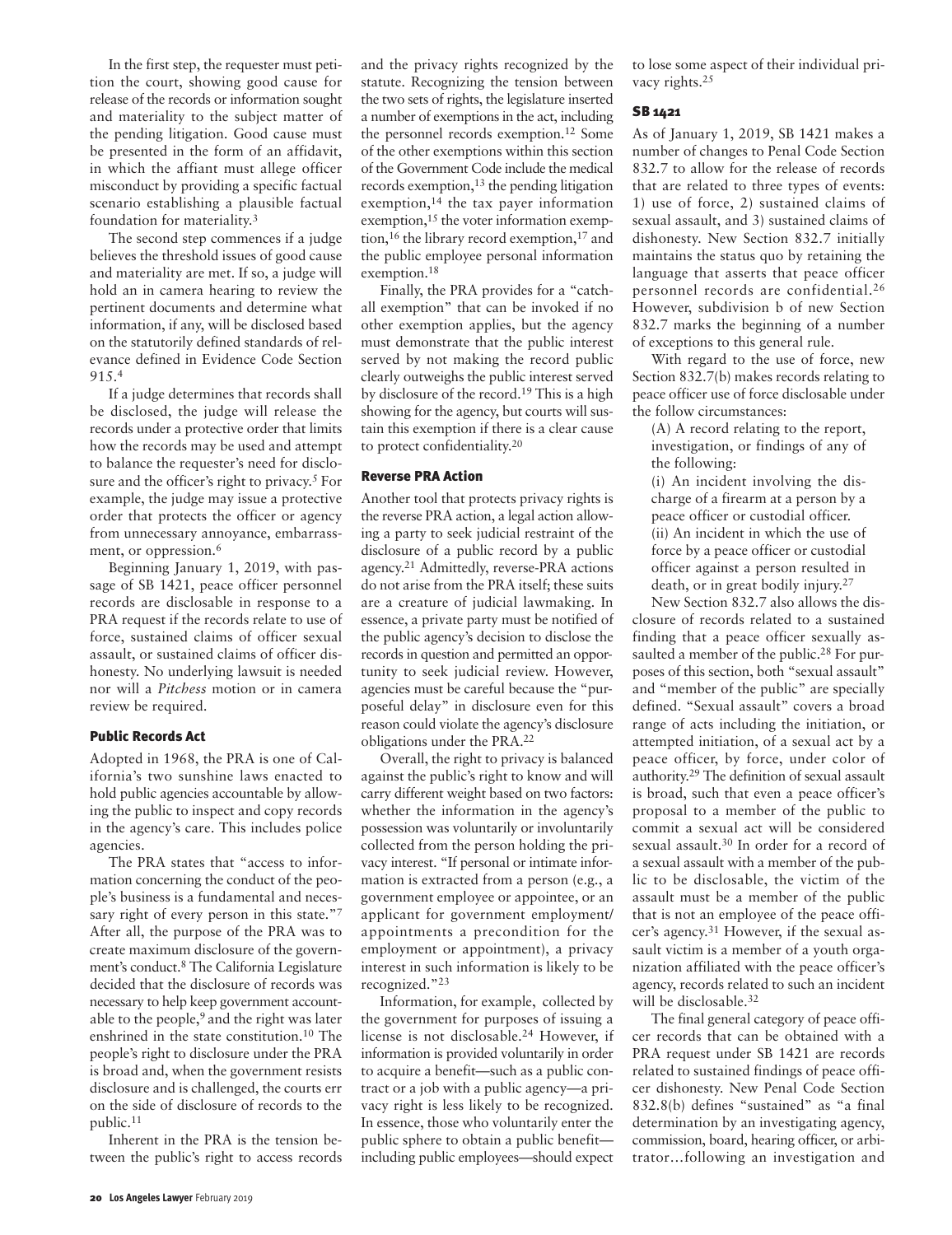# **MCLE Test No. 285**

**The Los Angeles County Bar Association certifies that this activity has been approved for Minimum Continuing Legal Education credit by the State Bar of California in the amount of 1 hour. You may take tests from back issues online at http://www.lacba.org/mcleselftests.**

**1.** Prior to passage of Senate Bill 1421, California was considered one of the most secretive states regarding peace officer records.

True.

False.

**2.** SB 1421 gives the public a constitutional right to access all peace officer records.

True.

False.

**3.** When producing records under SB 1421, public agencies must release records or make them available for inspection pursuant to the Public Records Act (PRA).

True. False.

**4.** Exemptions within the PRA attempt to strike a balance between the public's right to access and the private information in records.

True.

False.

**5.** Under the PRA, the "catch-all exemption" can be properly invoked if the agency demonstrates the public interest in the record is clearly outweighed by the public interest served by not disclosing the record.

True. False.

**6.** The reverse PRA action is a legal mechanism codified within the PRA.

True.

False.

**7.** If a public agency refuses to disclose records requested pursuant to the PRA, the requester can bring an action seeking a writ of mandate, or injunctive or declaratory relief.

True.

False.

**8.** If a judge finds that the public agency's decision to refuse disclosure of a record pursuant to the PRA is not justified and determines that the requester is the prevailing party, the requester will be awarded court costs and attorneys' fees.

True.

False.

**9.** Prior to SB 1421, a Pitchess Motion was the only means to obtain peace officer records.

True.

False.

**10.** Records or information that is not disclosable under SB 1421 may still be disclosable with a Pitchess motion.

True.

False.

**11.** In order to get information related to an officer's conduct through a Pitchess motion, the petitioner must attest to the following:

A. Prior misconduct by the officer.

B. Materiality to the subject matter of the pending litigation.

C. Good cause for the release of the records or information requested.

D. B and C.

E. All of the above.

**12.** SB 1421 changes the Penal Code to allow for the release of peace officer records that are related to: A. Use of force.

B. Sustained claims of sexual assault.

- C. Sustained claims of dishonesty.
- D. B and C.

**13.** SB 1421 allows the disclosure of records regarding claims of sexual assault, regardless of whether the claims are sustained.

True.

False.

**14.** Records relating to a sustained finding that a peace officer lied in a police report are disclosable under SB 1421.

- True.
- False.

**15.** After SB 1421, the Penal Code makes records relating to peace officer use of force disclosable when the following incidents occur:

A. A peace officer discharges a firearm at a person.

B. A peace officer uses force that resulted in

death.

C. A peace officer uses force that resulted in great bodily injury.

D. All of the above.

E. None of the above.

**16.** After SB 1421, peace officers have no means to stop the disclosure of their records.

- True.
- False.

**17.** After SB 1421, peace officer records will be disclosed if a sustained finding of officer dishonesty is still under appeal.

True.

False.

**18.** When records are released pursuant to SB 1421, the following information must be redacted:

- A. Witness and victim information.
- B. A peace officer's personal identifying
- information.
- C. Confidential medial or financial information.
- D. All of the above.
- E. None of the above.

**19.** After SB 1421, peace officer records will be disclosed if there are sustained findings that the officer sexually assaulted the following:

- A. A member of the public.
- B. A minor.
- C. Another employee of the law enforcement
- agency.
- D. Only (a) and (b).
- E. All of the above.
- **20.** SB 1421 specifically identifies instruments of force: True. False.

## **MCLE Answer Sheet #285**



### **OPENING SECRETS**

| Law Firm/Organization |                             |  |
|-----------------------|-----------------------------|--|
|                       | Address ——————————————————— |  |
|                       |                             |  |
|                       |                             |  |
|                       |                             |  |
|                       |                             |  |
|                       |                             |  |

**INSTRUCTIONS FOR OBTAINING MCLE CREDITS**

- **1. Study the MCLE article in this issue.**
- **2. Answer the test questions opposite by marking the appropriate boxes below. Each question has only one answer. Photocopies of this answer sheet may be submitted; however, this form should not be enlarged or reduced.**
- **3. Mail the answer sheet and the \$25 testing fee (\$35 for non-LACBA members) to:**

 **Los Angeles County Bar Association Attn: Los Angeles Lawyer Test P.O. Box 55020 Los Angeles, CA 90055**

**Make checks payable to: Los Angeles County Bar Association.**

- **4. Within six weeks, Los Angeles Lawyer will return your test with the correct answers, a rationale for the correct answers, and a certificate verifying the MCLE credit you earned through this self-study activity.**
- **5. For future reference, please retain the MCLE test materials returned to you.**

### **ANSWERS**

**Mark your answers to the test by checking the appropriate boxes below. Each question has only one answer.**

| 1.  | <b>True</b>        | <b>False</b>                       |
|-----|--------------------|------------------------------------|
| 2.  | <b>True</b>        | <b>False</b><br>П                  |
| 3.  | <b>True</b>        | <b>False</b>                       |
| 4.  | <b>True</b><br>H   | <b>False</b><br>П                  |
| 5.  | <b>True</b>        | <b>False</b><br>П                  |
| 6.  | <b>True</b>        | <b>False</b><br>П                  |
| 7.  | <b>True</b>        | <b>False</b><br>П                  |
| 8.  | <b>True</b><br>H   | <b>False</b>                       |
| 9.  | <b>True</b>        | <b>False</b>                       |
| 10. | <b>True</b>        | <b>False</b>                       |
| 11. | A<br>B<br>П        | C<br>D<br>$\Box$ E<br>- 1          |
| 12. | A<br>B             | D<br>c                             |
| 13. | <b>True</b>        | <b>False</b><br>П                  |
| 14. | <b>True</b><br>п   | <b>False</b><br>П                  |
| 15. | A<br>$\Box$ B<br>H | C<br>D<br>ΠE<br>П<br>┑             |
| 16. | <b>True</b>        | <b>False</b>                       |
| 17. | <b>True</b>        | <b>False</b><br>П                  |
| 18. | A<br>B<br>п<br>П   | C<br>D<br>Е<br>ר ו<br>I<br>┑<br>-1 |
| 19. | A<br>В             | D<br>C<br>Е                        |
| 20. | <b>True</b>        | <b>False</b><br>П                  |
|     |                    |                                    |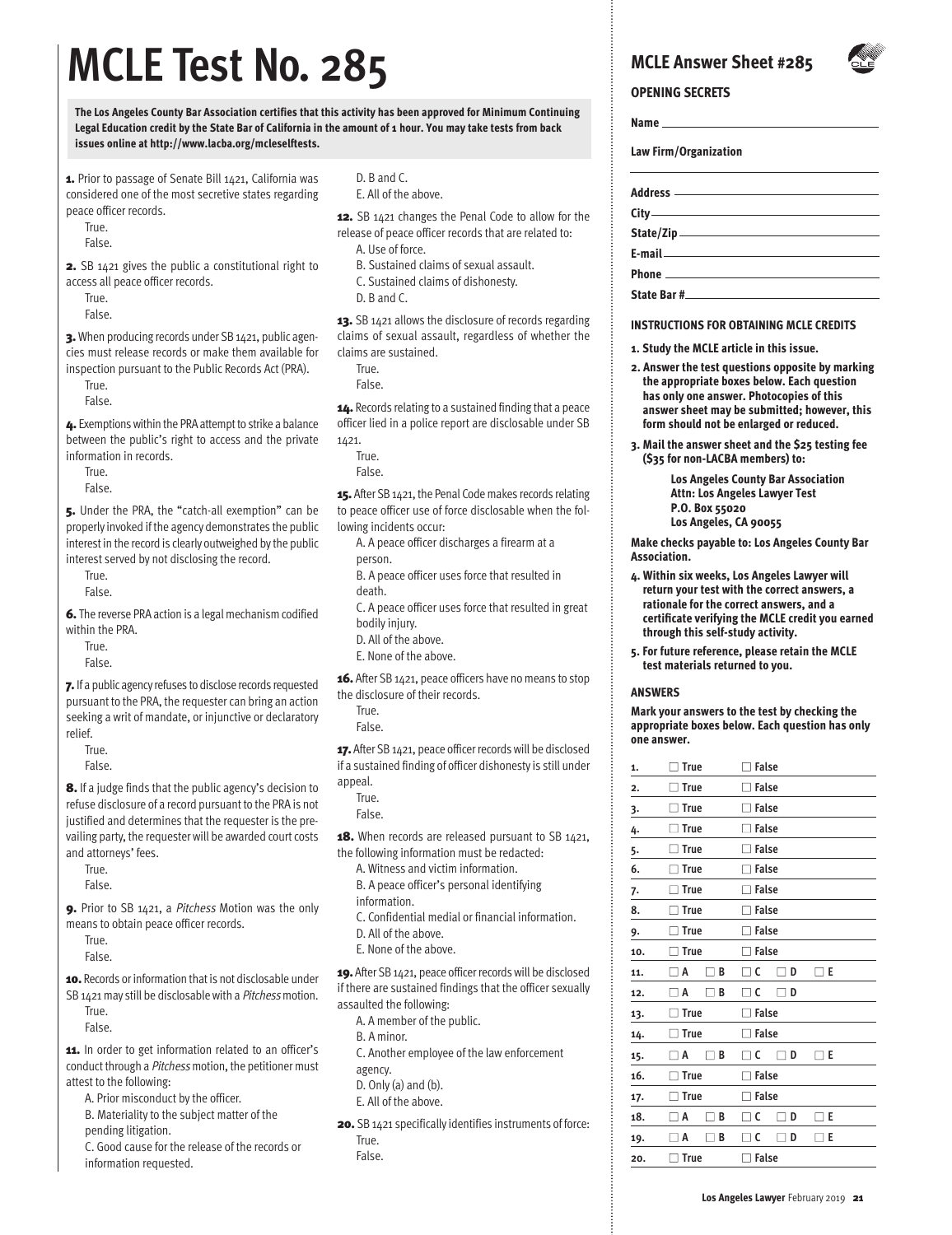opportunity for an administrative appeal… that the actions of the peace officer or custodial officer were found to violate law or department policy." When there has been a sustained finding that a peace officer was dishonest in the reporting, investigation, prosecution of a crime or the misconduct of a person or another peace officer, then any record relating to that incident of dishonesty is disclosable with a PRA request.33

The three events are the only events that trigger disclosure under the PRA. Once any of these three events occurs, a broad range of documents related to that event are disclosable under the PRA. If the records sought with a PRA request do not relate to one of these three events, the records are not disclosable under SB 1421 but may be disclosable through other means such as a *Pitchess* Motion.

### **Records and Production**

The statute provides an exhaustive list of the types of records to be disclosed, including, but not limited to, all: investigative reports, photos, audio and video recordings, transcripts, documents presented to the district attorney for review, and copies of disciplinary records. A complete list can be found at new Penal Code Section 832.7(b)(2).

Prior to disclosing records pursuant to SB 1421, public entities must redact certain categories of information as authorized by the statute to protect the privacy interest of certain individuals. For example, while a peace officer's name is public, other personal identifying information for the peace officer or his or her family members must be redacted.34 A public entity must also redact information to protect the identity of a complaining party, witness, or victim as well as confidential medial or financial information, and information protected by federal law.35 Also, the statute provides a catch-all basis for redaction. Public entities must redact relevant information when there is an articulable risk of harm to the peace officer or another person that outweighs the public right to disclosure.36

Besides these mandatory redaction requirements, a public entity also has the discretion to redact other information. A public entity may redact information when the public interest in not disclosing the information clearly outweighs the public interest in disclosing the information.37

When producing records consistent with SB 1421, the public entity will need to comply with the production deadlines set out in the PRA. In addition to the options a public entity has under the PRA to extend the production deadline for a PRA request, SB 1421 provides additional options that allow a public entity to delay the disclosure of records. For example, a public entity may withhold records related to the incident that is the subject of an active criminal or administrative investigation.38 Generally speaking, this delay is limited to 60-120 days, but how long the public entity can delay disclosure will be dictated by the facts of each case.

### **Preparing for SB 1421**

Although SB 1421 only took effect on January 1, 2019, its impact will be felt for years to come. To prepare for an increase in PRA requests for peace officer records, public entities should develop disclosure procedures and standards for ambiguous terms and proactively develop a process for identifying and gathering potentially responsive documents.

One way to minimize liability under the PRA and ensure a complete production of records is to create a procedure for record disclosure. Another benefit of establishing a procedure for disclosure is to ensure that employee privacy rights are properly protected, especially since an employee's personnel file generally is not deemed a public record. Under SB 1421, the type of event that triggers the disclosure (use of force, sexual assault, or dishonesty) will dictate the procedures that the public entity needs to follow.

**Triggering Event.** When a public entity receives a PRA request for peace officer records, it is necessary to consider whether the records are related to an event of officer use of force, sexual assault, or dishonesty. If the records do not relate to one of these events, then they are not disclosable pursuant to SB 1421.

**Reasonable Notice.** Once a public agency has determined that one or more of the applicable events has been triggered, the public entity may consider providing notice to the office in which disciplinary records will be disclosed. The type of triggering event will dictate which procedure the public entity will follow:

• If the records sought include disciplinary records and relate to a peace officer's discharge of a firearm or use of force that results in great bodily injury, an agency could provide reasonable notice in order to allow the officer to seek a reverse PRA action. If the officer fails to block the disclosure after notice is provided, the public entity may proceed with disclosure pursuant to SB 1421.

• If the records sought relate to a claim of sexual assault or dishonesty by a peace officer, public entities can only disclose records if a commission, hearing, or other body finds that the officer's conduct violated agency policy or the law. The public entity may still need to apply these steps to give the employee notice; however, the public entity will first need to find a record demonstrating that there was a sustained finding that the misconduct occurred.

**Record Identification.** Once the notice procedures have been completed, the public entity will need to make a determination that all identified records are sufficiently related to the triggering event to justify disclosure.

**Non-Responsive Information.** The public entity must redact all sensitive information as required by the PRA and SB 1421 and produce the responsive records.

Establishing and following a procedure similar to the one outlined above will allow public entities to identify and produce all responsive records in a timely manner. It also recognizes the balance between the right of the public to the records requested and the privacy rights of the officers whose records are being sought and gives them notice that their records will be released unless they take action.

### **Standards for SB 1421 Terms**

As part of the disclosure process, public entities will want to have their own standards for how to determine and apply the terms used in SB 1421 since certain terms and events will trigger disclosures. Developing standards to address the following key terms will aid a public agency in complying with the PRA and producing records in a timely manner.

**Great Bodily Injury.** When an officer uses force that results in death or great bodily injury of a person, disclosure of records is required. While death is likely self-evident, great bodily injury is ambiguous. When debating this bill, the state senate specifically changed the language in the statute from serious bodily injury to "great bodily injury" because there is a large body of cases and statutes defining that term.39 By making this change it is likely that the legislature wanted the courts to interpret great bodily injury in SB 1421 consistently with existing case and statutory law.

Public entities should remember that what will constitute great bodily injury is fact-dependent. California statutes and cases have interpreted "great bodily injury" to mean "a significant or substantial injury."40 "Great bodily injury" is more than a minor or trivial injury but does not require the victim to suffer a longterm or permanent injury.<sup>41</sup> Additionally, a series of minor injuries when viewed in the aggregate can amount to great bodily injury. For example, bruising over multiple body parts, or swelling and pain can be